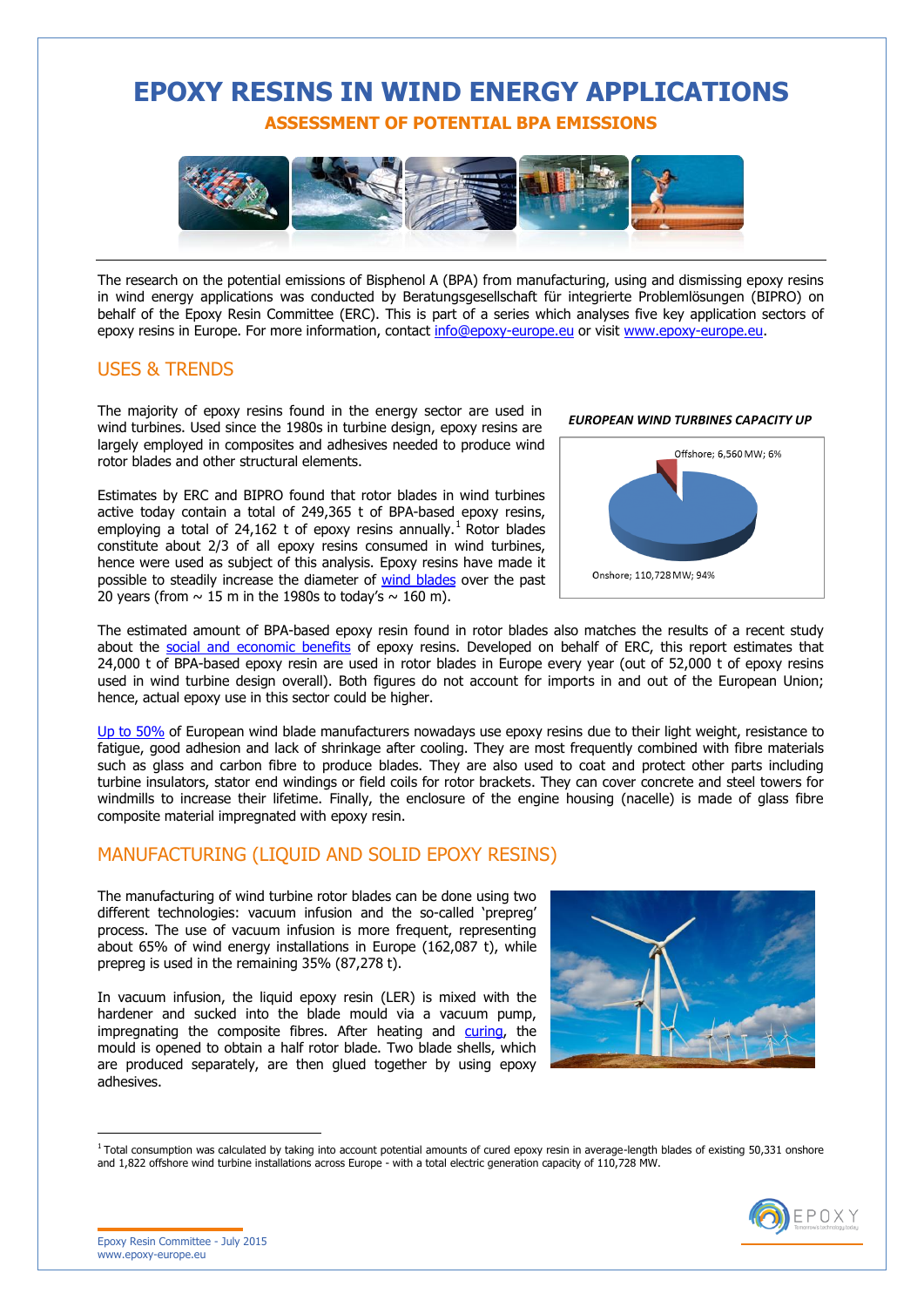In the prepreg technique, fibres are pre-impregnated with BPA-based epoxy resin before further processing. Epoxy resins are usually at semi-solid state (SsER) at room temperature to provide greater firmness to the coating. The manufacturing starts with the manual coating of the outer layer of the blade mould. Mats of prepreg are subsequently placed in the mould, heated and glued to another blade shell and beam to increase strength. SsER is preferred when high viscosity resins are needed.

Epoxy resins used in both techniques require the use of Bisphenol A (BPA) and Epichlorohydrin (ECH) in the first reaction step of the manufacturing process. They are however used in different percentages: 45% BPA and 55% ECH for vacuum infusion and 61% BPA and 39% ECH for prepreg. Research demonstrates that LER may contain a maximum of 10 ppm of unreacted BPA and 65 ppm for SsER. Despite ERC epoxy resin suppliers indicating smaller average amounts in both cases, this study adopted a highest estimate scenario and assumed the maximum amount of potential unreacted BPA. The analysis therefore calculated the presence of a maximum amount of 7,294 kg of residual BPA in rotor blades active in Europe today (1,621 kg in LER and 5,673 kg in SsER).

**BPA assessment:** After the reaction to produce epoxy resin takes place, excesses of ECH and other substances are washed away with water. According to industry sources, between 5 and 19 g of BPA per produced tonne of epoxy resin are discharged in such fashion. Assuming a highest estimate scenario of 19 g and a minimal efficiency removal rate via on-site wastewater treatment, it has been calculated that from the 249,365 t of epoxy resins used in today's turbine blades, about 4,738 kg of BPA could end up in wastewater after production. Considering further treatment via communal wastewater plants, an additional 3,790 kg of BPA would thus be removed, leaving a total of 948 kg of unreleased BPA which may enter surface water bodies. This would amount to an annual tonnage of 92 kg. The released BPA could be subjected to further biotic and abiotic degradation in water and not persist in the environment; hence the total amount of BPA released from manufacturing of base epoxy resin in wind rotor blades can be said to be negligible.

# MANUFACTURING (WIND ROTOR BLADES)

The manufacturing of wind rotor blades may entail further BPA emissions during certain production steps:

- Mixing of epoxy resin with hardener: the epoxy resin and hardener are usually delivered in plastic containers inside a metal grid for stability. After mixing, the containers are taken back by the service provider which disposes of them by incineration or cleans them for reuse. Residues of epoxy resin in these containers - and the tools used for the mixing - are expected to be incinerated, thus destroying any BPA residues.
- Vacuum infusion & prepreg: leftover scraps may remain during the cutting of prepreg mats used to produce each blade. In the vacuum technique, the foil, meshes and resin channels transporting LER into the mould end up as solid plastic waste and destined to incineration. Epoxy resin may sometimes squeeze out of the mould or when gluing two different blades with epoxy resin and generate solid waste. Finally, some exhaust emissions are expected during grinding but no data are available for such dispersed particles.

**BPA assessment:** Several information gaps affected the analysis of these manufacturing stages. Research established that a 7 t wind blade produced by vacuum infusion would generate a total 4 t of waste, of which 0.4 t appears to be epoxy resins. The total 249,365 t of BPA-based epoxy resin in today's European wind applications could have generated a maximum of 10,473 t of BPA-based epoxy resin waste. Most of this waste would be cured epoxy resin with lower levels of BPA which could potentially be released in the environment (about 306 kg). Disposal methods include incineration – entailing destruction of BPA – but also landfilling, for which the fate of BPA cannot be properly assessed. It should also be noted that this assumption was based on research available on vacuum infusion and not prepreg, for which the same waste assumptions were made.

### SERVICE LIFE

Average lifetime of a wind turbine is around 20 years, although good maintenance practices can extend this lifespan. As mentioned above, rotor blade bodies are coated with layers of materials other than epoxy which may better protect them from adverse weathering conditions (rain, ice, sand, sunlight, speed, etc).

**BPA assessment:** Potential release of BPA is expected to be negligible during service life. The only way to release epoxy particles from running wind turbine blades is by the mechanical stress and scratches of the protective coating, exposing the underlying resin.

### END OF LIFE

As per other epoxy applications, the analysis of waste stage highlighted many uncertainties regarding handling and classification of waste to be discarded: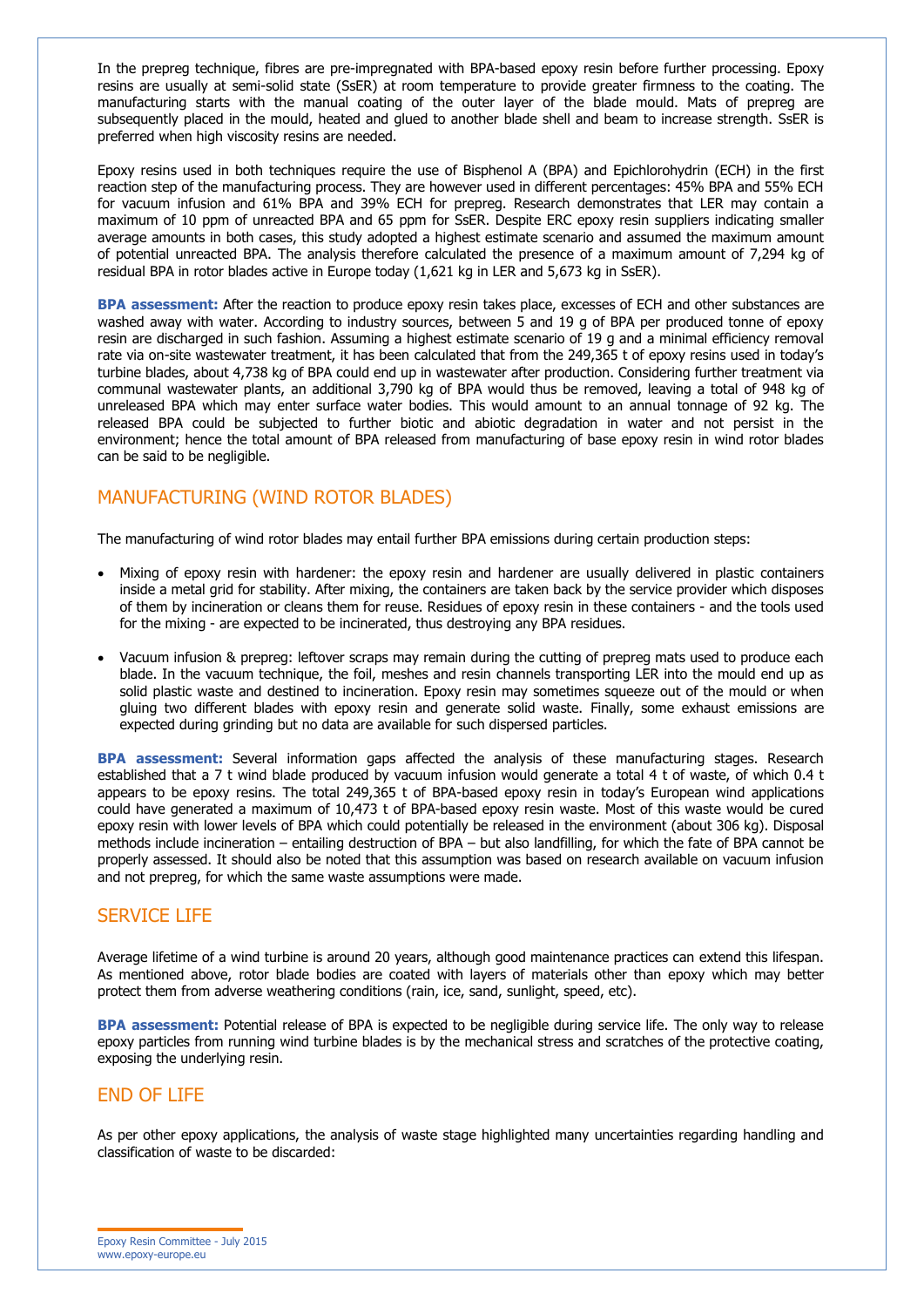- Legislation: there is no existing legislation dictating disposal methods for wind energy plants, including turbines (end-of-life stage is of no concern yet). Some EU countries decided that combustible components should not be disposed of in landfills; as epoxy resins are combustible, other disposal methods will become necessary in the future.
- Current experiences of disposal: according to a survey by the German Fraunhofer Institute for Chemical Technology, the number of wind energy plants dismantled is very low at this stage. There is not much experience with handling end-of-life energy blades coated with epoxy. Another difficulty is the presence of a market for second-hand turbines in the EU and – most importantly for this analysis – non-EU countries, adding another layer of complexity.
- Ways of disposal: recycling is a possibility for most components of wind energy plants but not for wind rotor blades. Current disposal practices include landfill and incineration, sometimes generating electricity. No statistics are available for disposed or incinerated blades.

**BPA assessment:** No reliable data were available for this stage. However it was possible to estimate that between 2020 and 2034, Europe will dispose of an estimated 1 million t of end-of-life rotor blades waste. In a worst-case scenario, 162,778 t of BPA-based epoxy resin waste – both LER and SsER – are expected to generate 4,761 kg of BPA. However, it is not clear what fraction of these may be destroyed by incineration or enter water bodies through landfilling. Furthermore, breakdown and leaching of BPA in landfills may generate little emissions because epoxy resin waste is likely to degrade or photooxidate due to direct exposure to sunlight or rainfall. Material recovery methods and pyrolysis experiments are being explored but bear a number of obstacles of both economic and practical nature (e.g. the size of the solid resins).

#### **CONCLUSIONS**

A total maximum amount of 948 kg of BPA could have been released into the environment by current uses of epoxy resins in wind rotor blades (a maximum 92 kg per year). Most BPA emissions would result from producing the base epoxy resin used during production. During service life, no relevant BPA losses were expected. The end of life waste stage presents too many uncertainties to determine reliable amounts of BPA losses.

| Wind rotor blades                |                                            |                     |                     |                     |            |  |  |  |  |
|----------------------------------|--------------------------------------------|---------------------|---------------------|---------------------|------------|--|--|--|--|
| <b>Total epoxy</b><br>usage mass | <b>Total BPA releases into environment</b> |                     |                     |                     |            |  |  |  |  |
|                                  | <b>Production</b>                          | <b>Application</b>  | <b>Service life</b> | Waste               | Total      |  |  |  |  |
| 249,365 t                        | 948 kg                                     | not<br>determinable | negligible          | not<br>determinable | >948<br>kg |  |  |  |  |

| <b>Annual epoxy</b><br>usage mass<br>(2013) | <b>Annual BPA releases into environment</b> |                    |                     |                     |           |  |
|---------------------------------------------|---------------------------------------------|--------------------|---------------------|---------------------|-----------|--|
|                                             | <b>Production</b>                           | <b>Application</b> | <b>Service life</b> | Waste               | Total     |  |
| 24,162 t                                    | 92 kg                                       | not determinable   | negligible          | not<br>determinable | $> 92$ kg |  |